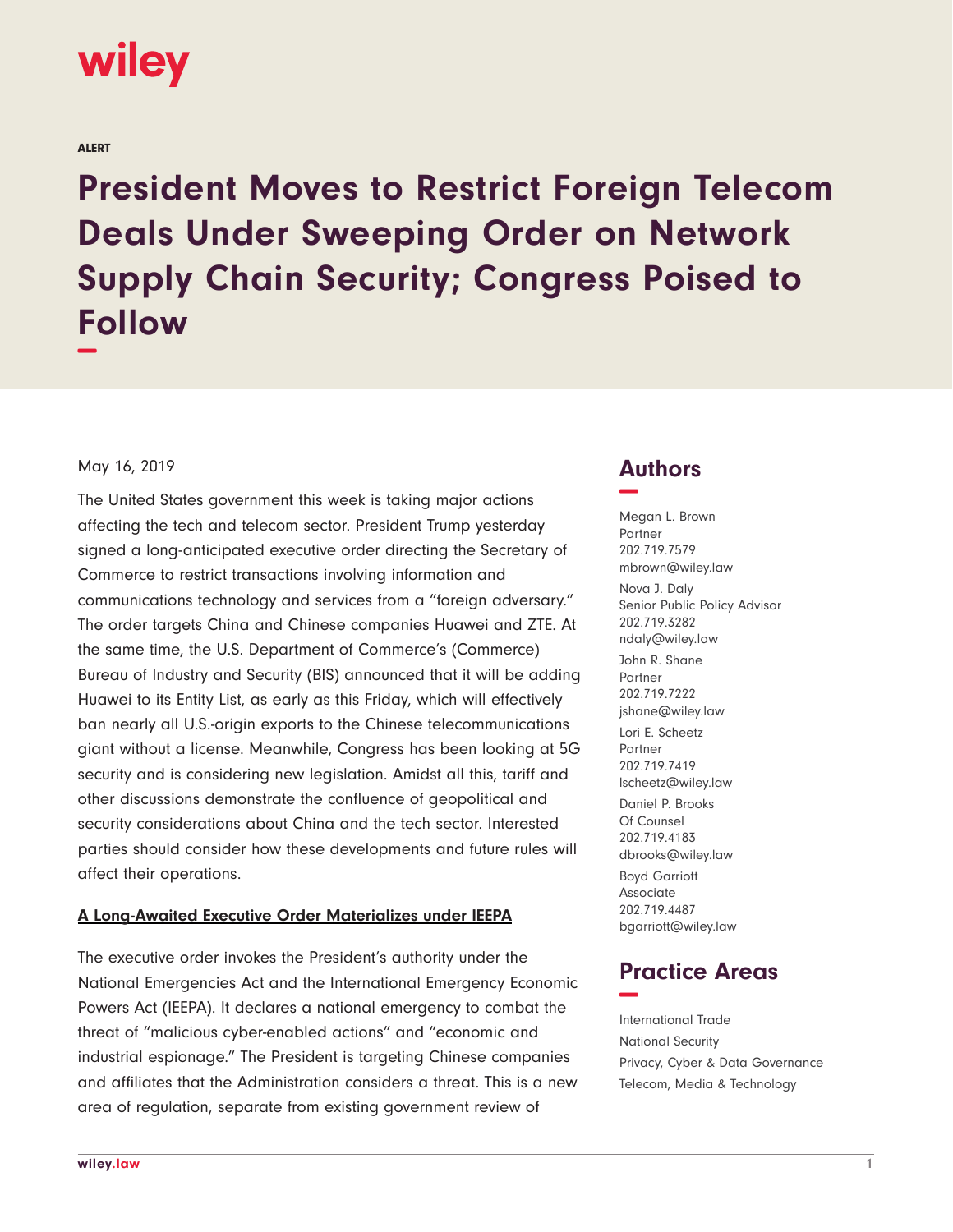transactions by the Committee on Foreign Investment in the United States, and there is uncertainty about how the order will affect business until the agency makes rules as directed.

**What does the order do?** The order broadly prohibits any acquisition, importation, transfer, installation, dealing in, or use of any "information and communications technology or service" where Commerce finds that "the transaction involves information and communications technology or services designed, developed, manufactured, or supplied, by persons owned by, controlled by, or subject to the jurisdiction or direction of a foreign adversary," and the transaction

(A) poses an undue risk of sabotage to or subversion of the design, integrity, manufacturing, production, distribution, installation, operation, or maintenance of information and communications technology or services in the United States;

(B) poses an undue risk of catastrophic effects on the security or resiliency of United States critical infrastructure or the digital economy of the United States; or

(C) otherwise poses an unacceptable risk to the national security of the United States or the security and safety of United States persons.

The term "information and communications technology or services" is not limited to 5G technology and services but is defined broadly to include "any hardware, software, or other product or service primarily intended to fulfill or enable the function of information or data processing, storage, retrieval, or communication by electronic means, including transmission, storage, and display." The order authorizes Commerce to issue licenses to authorize specific transactions and provides Commerce with discretion to design or negotiate mitigation measures to address any concerns "as a precondition to the approval of a transaction or of a class of transactions" that would otherwise be prohibited.

**There will be agency rules.** The order directs Commerce to publish implementing regulations within 150 days of the date of the order, i.e., by October 12, 2019. Such regulations may:

- Determine that particular countries or persons are foreign adversaries;
- Identify persons owned by, controlled by, or subject to the jurisdiction or direction of foreign adversaries;
- Identify particular technologies or countries with respect to which transactions involving information and communications technology or services warrant particular scrutiny;
- Establish procedures to license transactions otherwise prohibited pursuant to the order;
- Establish criteria by which particular technologies or particular participants in the market for information and communications technology or services may be recognized as categorically included in or as categorically excluded from the prohibitions of the order; and
- Identify a mechanism and relevant factors for the negotiation of agreements to mitigate concerns raised in connection with a particular transaction.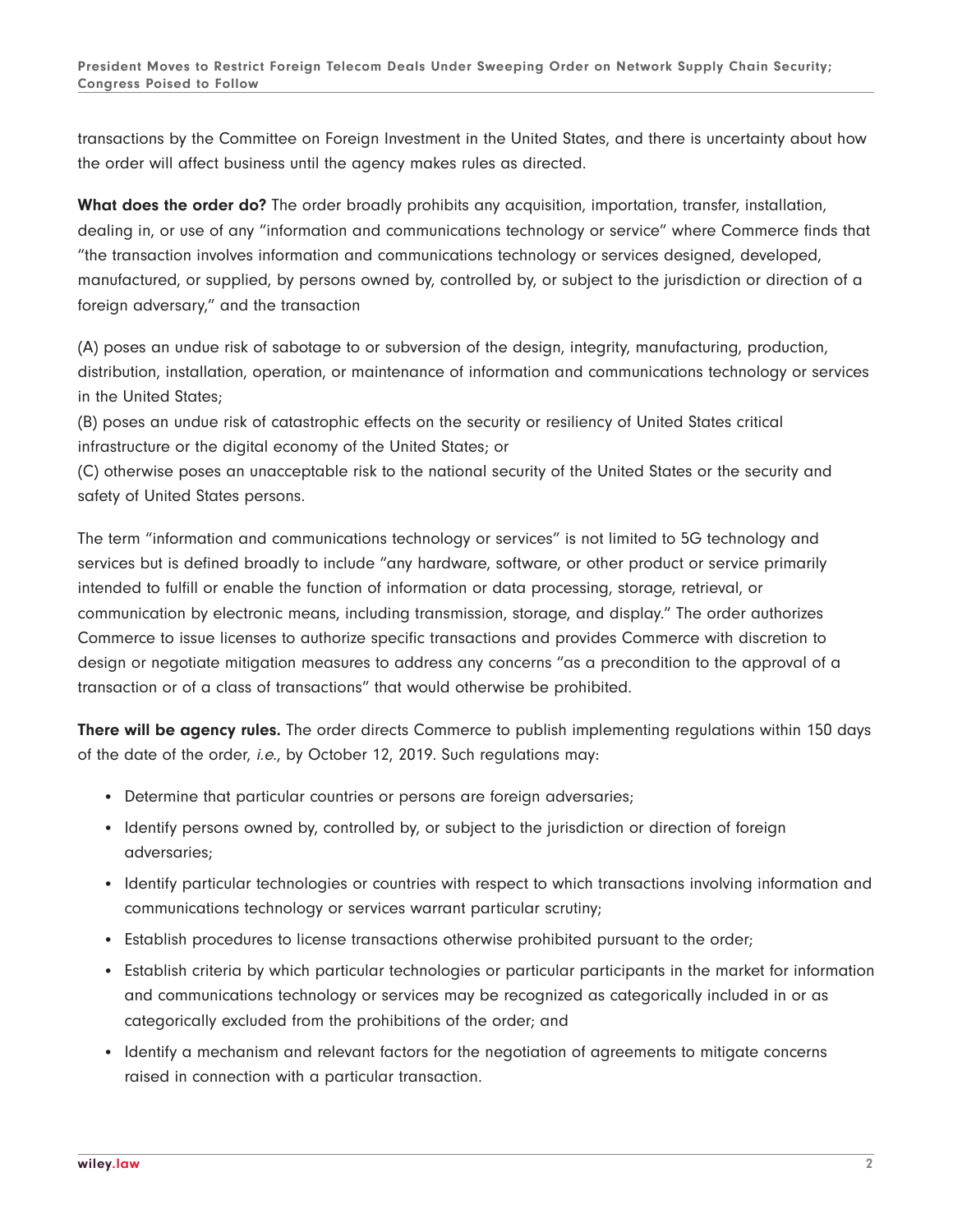Future implementing regulations are likely to include details on penalties. IEEPA, the underlying statutory authority for the executive order, provides for civil penalties of up to the greater of \$250,000 or twice the amount of the transaction that is the basis for the violation and provides for criminal penalties of up to \$1,000,000 and/or 20 years' imprisonment.

The executive order also directs agencies to produce periodic assessments and reports about threats to the ICT sector, and hardware, software, and services used by critical infrastructure. Federal agencies may need and seek assistance from the private sector with these assessments.

### **Huawei and Affiliates are Targets for Restriction by BIS**

Commerce simultaneously announced that it will impose significant, far-reaching export restrictions on Huawei and its affiliates by adding these companies to its Entity List. Specific export restrictions have not been published and are not yet in effect, but they could effectively ban nearly all U.S.-origin exports to Huawei without a specific license, including common, off-the-shelf electronic components, commercial software, and technology.

If past experience is a guide, the restrictions could have considerable ramifications on Huawei's supply chain as well as the provision of software updates and repair services for Huawei handsets and equipment. Commerce took similar action against ZTE, China's second largest telecommunications equipment manufacturer, back in 2016, a move that sent shockwaves throughout the global telecommunications industry. Wiley Rein is monitoring these developments closely and will provide additional information as it becomes available.

### **Congress is Considering Legislation to Address 5G Security**

These announcements come on the heels of Congressional hearings and new legislation aimed at telecom and Internet supply chain security. The Senate took steps this week to address U.S. telecom supply chain concerns, reflecting ongoing apprehension about Chinese manufacturers.

The Senate Judiciary Committee this week held a hearing on 5G security, at which witnesses from the Department of Homeland Security (DHS) and the State Department, as well as outside experts testified about 5G security, including China. Senators focused on supply chains and security issues and talked about new legislation to address China.

Some legislative efforts reflect broad bipartisan support for addressing Chinese supply chain threats. The China Technology Transfer Control Act of 2019, introduced by Senator Josh Hawley (R-MO), would formally admonish China for "theft of intellectual property" and "manipulation of lawful transfer and uses of technology in ways that directly support its military objectives and threaten the United States." The bill would place "core technologies" (including technologies from the robotics, semiconductors, and transportation industries) from China's "Made in China 2025" initiative on the Department of Commerce's Export Control List (the "List"). To export a technology from the List to China, companies would have to first obtain a license. The